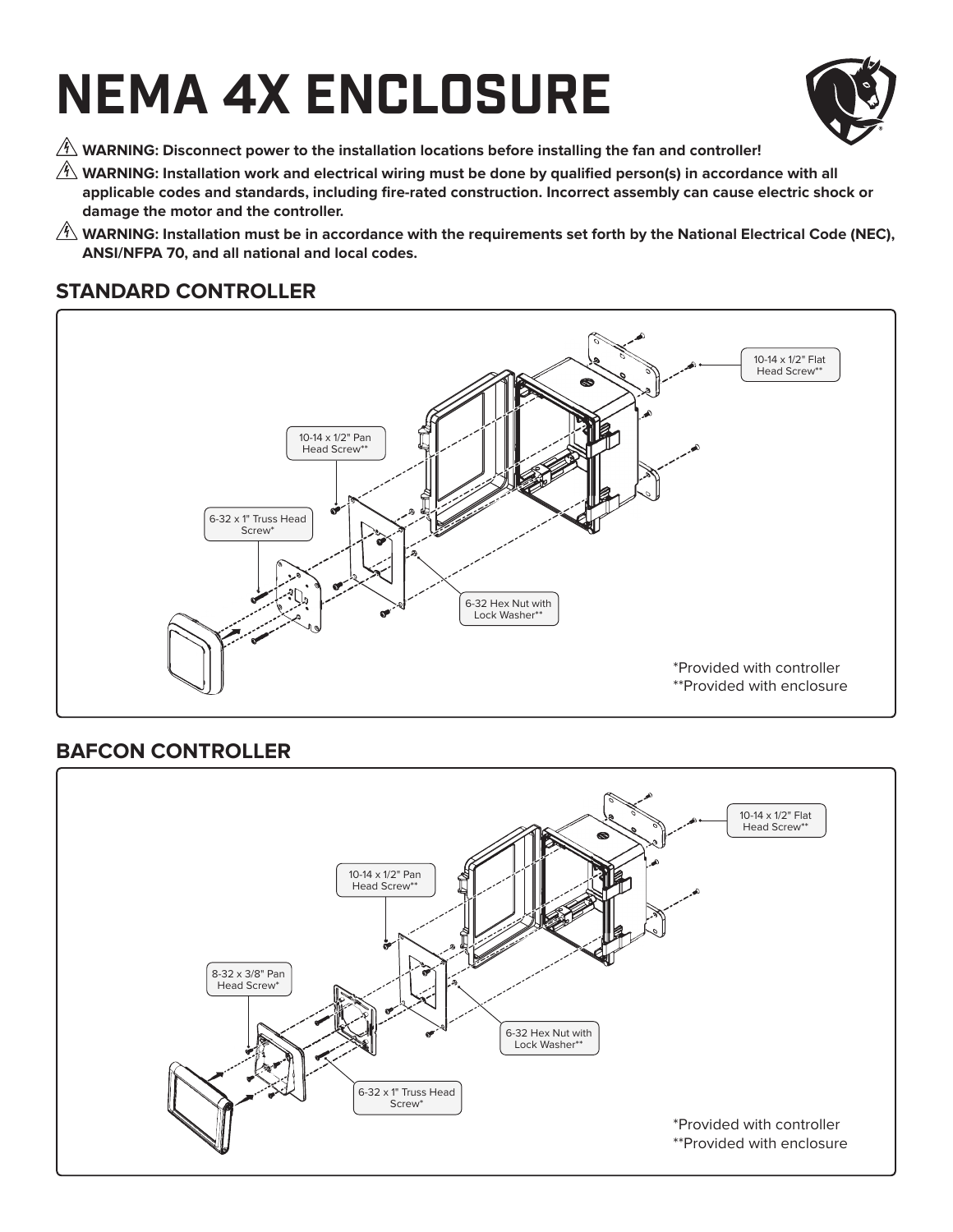#### **ESSENCE® WALL CONTROLLER**



## **POWERFOIL® X SERIES KEYPAD CONTROLLER**

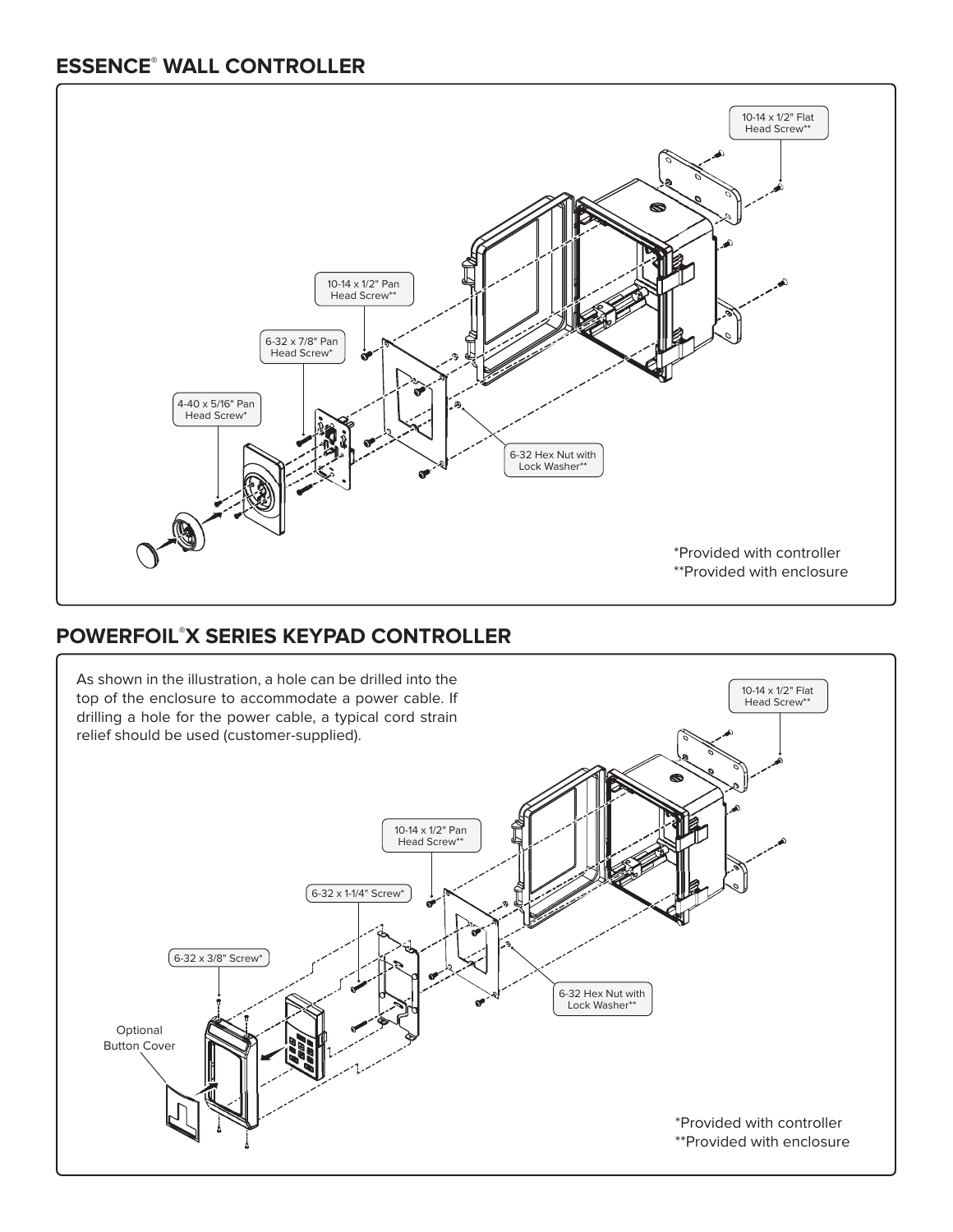#### **POWERFOIL® 8 & BASIC 6® KEYPAD CONTROLLER**